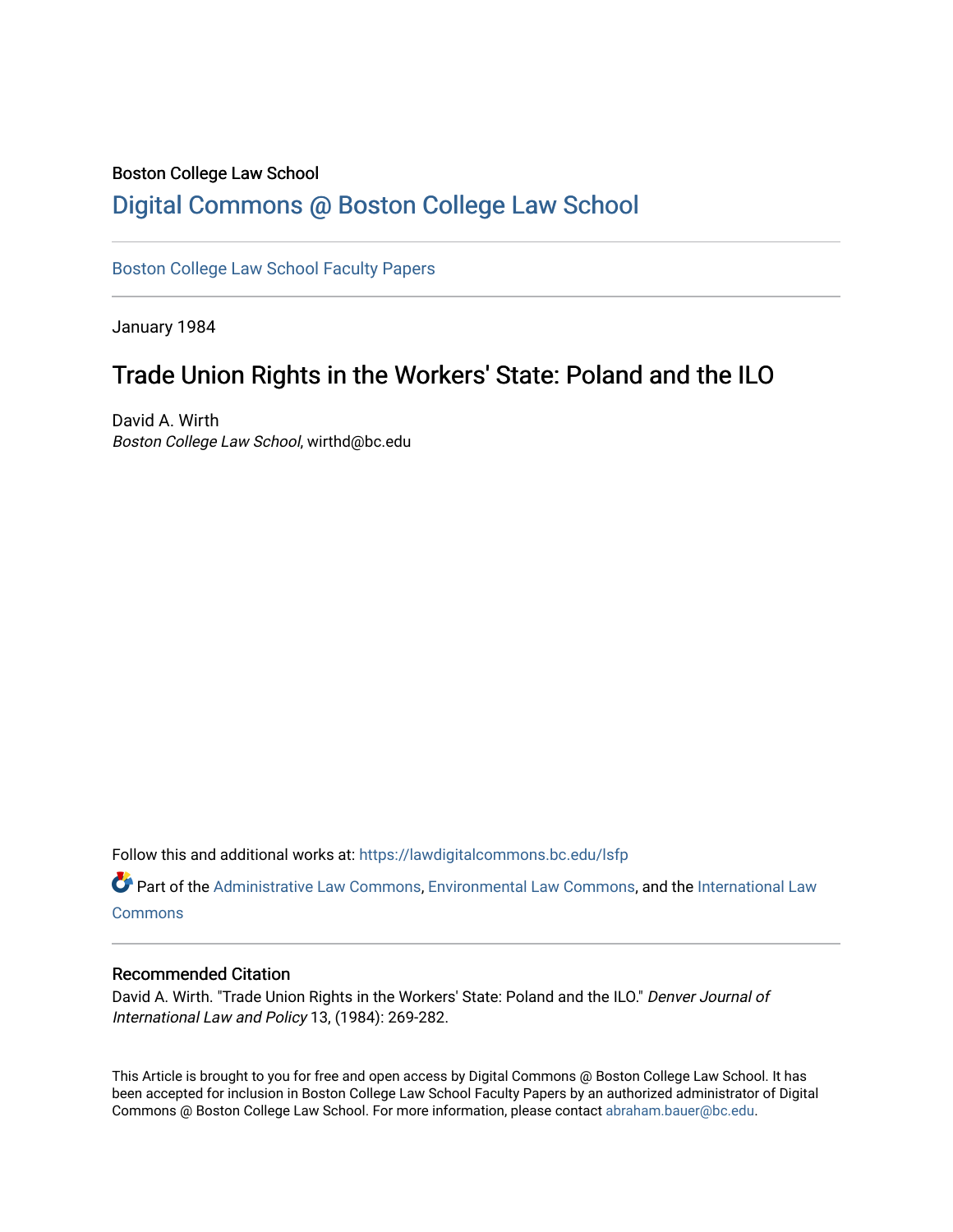### **Trade Union Rights in the Workers' State: Poland and the ILO**

#### DAVID **A.** WIRTH\*

#### I. INTRODUCTION\*\*

Poland recently gave notice of its intent to withdraw from the International Labor Organization ("ILO") as a result of the ILO's treatment of the Polish trade union situation.' The Polish government had previously warned of this action **by** characterizing the ILO's establishment of a Commission of Inquiry to investigate alleged violations of trade union rights in Poland as "[i]nterference in Poland's internal affairs" and "an artificial, politically motivated resolve to keep **by** every means the so-called Polish case on ILO's agenda."' One implication of this statement is that the Organization has attempted to hold Poland-a state in which "[t]he working people . . . wield state authority"<sup>3</sup>-to standards inconsistent with the theoretical equivalence of the workers' and the state's interests. Although the Commission's report' rejected these arguments, Poland's assertions continue to have significance for the overall work of the ILO. **A** particularly important question in this context is whether the existence of trade unions free of state and Communist Party<sup>5</sup> influence is consistent

**<sup>\*</sup>** Office of the Legal Adviser, United States Department of State. The views presented in this article are those of the author and do not represent positions of the Department of State. The author would like to acknowledge Professor Leon **S.** Lipson, who suggested the subject of this article.

**<sup>\*\*</sup>** Due to publication delays, the editors regret that diacritical marks have been deleted from the text and footnotes. Complete copies of various sources are available **by** contacting the *Journal* office.

**<sup>1.</sup>** Letter from Ambassador Stanislaw Turbanski, Permanent Representative of the Polish People's Republic to the United Nations Office in Geneva, to Francis Blanchard, Director-General of the ILO (Nov. **17,** 1984). The withdrawal will not take effect for two years and does not alter the obligations undertaken **by** Poland pursuant to ILO conventions. ILO CONsT. art. **1,** para. **5.** The Belorussian SSR, Bulgaria, Czechoslovakia, Hungary, the German Democratic Republic, Mongolia, the Ukranian SSR, and the **USSR** have formally supported Poland's action. Letter **to** Francis Blanchard, Director-General of the ILO (Nov. **23,** 1984).

<sup>2.</sup> Letter from Stanislaw Turbanski, Permanent Representative of the Polish People's Republic in Geneva, to Francis Blanchard, Director-General of the ILO (June 24, **1983),** *reprinted in* **67 Off.** Bull., Ser. B, Spec. Supp. Annex 1 (1984) (Commission of Inquiry report on Poland).

<sup>3.</sup> KONSTYTUCJA (Constitution) art. 2, para. 1 (Pol.). *Cf.* KONSTITUTSIIA (Constitution) art. **1 (USSR)** (The state "express[es] the will and interests of the workers.")

<sup>4.</sup> **67 Off.** Bull., Ser. B, Spec. Supp. (1984) (Commission of Inquiry report on Poland). *See infra* text accompanying notes **66 & 68.**

**<sup>5.</sup>** The Communist Party does not have a formal role in the government or the state, but is "the guiding political force of society in building socialism." **KONSTYTUCJA** (Constitution) art. 3, para. 1 (Pol.). *Cf.* KONSTITUTSIIA (Constitution) art. 6 (USSR) (The Communist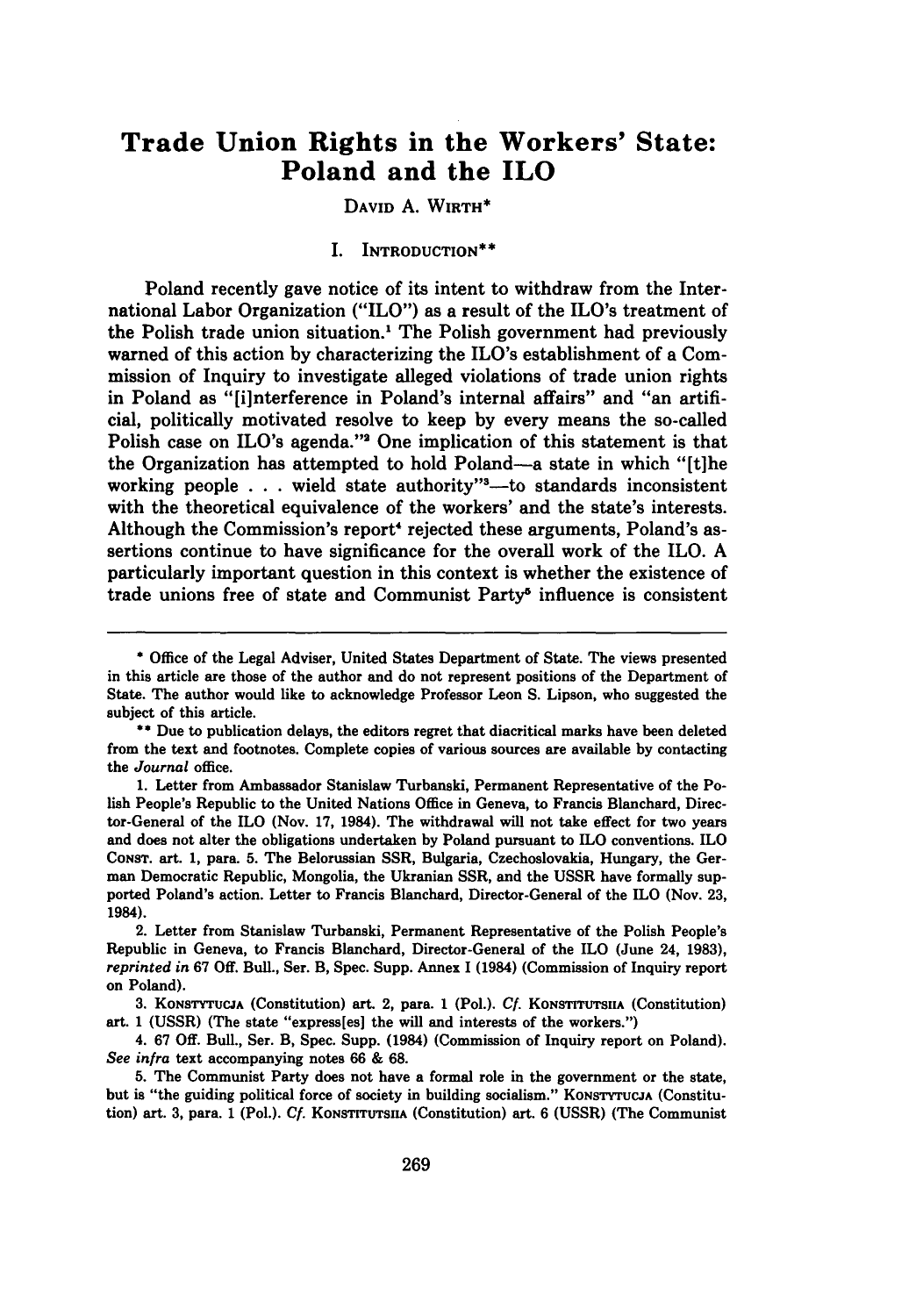with the fundamental political principles on which a workers' state such as Poland is based.'

#### II. **TRADE UNION THEORY AND PRACTICE IN POLAND**

Lenin's statements about the role of trade unions in the postrevolutionary workers' state were ambiguous. Lenin rejected the proposition that the state should assert total control over the unions as well as the thesis that the unions should be completely autonomous. Instead he adopted a compromise view that identified the unions primarily as links between the state and the masses. The unions were not to be instruments of the state, although their goals would be consistent with those of the state and the Party. Likewise the unions would act as a vehicle for resolving workers' grievances, although they would also participate in supervising production norms and enforcing labor discipline.'

In practice the behavior of the official trade unions in Poland and other Soviet bloc states has been remote from this intermediate doctrinal position. The tension inherent in the unions' dual role is usually resolved in favor of the concerns of the state and the Party. The unions' function of transmitting directives to workers from the state and the Party has

**6.** For a discussion of events leading to the establishment of independent trade unions in Poland, *see generally* **N. ASCHERSON, THE POLISH AUGUST (1982);** R. **ERINGER, STRIKE FOR FREEDOM! (1982); D. MACSHANE, SOLIDARITY (1981); A. TOURAINE,** F. DUBET, M. **WIEVIORKA & J. STRZELECKI, SOLIDARITY (1983)** [hereinafter cited as **TOURAINE, ET AL.];** L. **WESCHLER,** SOLIDARITY **(1982).**

Party is "[t]he leading and guiding force of Soviet society.") Conceptual distinctions between the Party and the state, however, are often unproductive, as the Party's influence permeates virtually all governmental organs. See, e.g., **W. BRUS, SOCIALIST OWNERSHIP AND POLITICAL** SYSTEMS **51-57** (1975) (etatist model of Party). *See also* de Weydenthal, *Workers and Party in Poland,* **PROBS. COMMUNISM,** Nov.-Dec. **1980,** at **1, 16** ("[T]he Polish sociopolit**ical** environment has long been characterized **by** the party's dominance over all aspects of organized social activity, especially **by** the official insistence that no form of public activity can develop independently of the party's direct control and supervision.")

**<sup>7.</sup>** *See* **S. COHEN, BUKHARIN AND THE BOLSHEVIK REVOLUTION 102-03** (1974); M. **FAINSOD, How RUSSIA Is RULED 143 (rev.** ed. **1963). Lenin's view was founded primarily on Marx's conception of trade unions** as **"schools of communism."** *See* **S. COHEN,** *supra,* **at** 102; F. **KAPLAN, BOLSHEVIK IDEOLOGY AND THE ETHICS OF SOVIET LABOR 295 (1968); A. LOZOVSKY, MARX AND THE TRADE UNIONS 175** (1942). *See generally* **Lenin,** *The Trade Unions, the Present Situation and Trotsky's Mistakes,* in On Trade Unions 375, 376-77 (B. Koval ed. 1970) (speech delivered on December 30, 1920). Cf. KONSTYTUCJA (Constitution) art. 85 (Pol.) ("Trade unions **. . .** shall be the school of civic activeness and involvement in the building of socialist society.") Lenin had previously adhered to Trotsky's position requiring total "statification" of the unions, but underwent an ideological shift in **1920.** *See* **S. COHEN,** *supra,* at 102; **J. SORENSON, THE LIFE AND DEATH OF SOVIET TRADE UNIONISM 85-86 (1969).** Lenin's ultimate position can be seen as a practical compromise intended to resolve the conflict between the unions and the state. *See* L. **SCHAPIRO, THE ORIGIN OF THE COMMUNIST AUTOCRACY 283 (2d** ed. **1977); J. SORENSON,** *supra,* **at 85-86.** *See also* **N. ASCHERSON,** *supra* note **6,** at 248 (Lenin's statements on trade unions were "responses to crises.") Although he viewed trade unions as focal points for the political organization of the working class in **capitalist countries, Marx provided** little guidance on the role of trade unions in the post**revolutionary state.** *See* **A. LoZOVSKY,** *supra,* **at 16-25, 174-75.**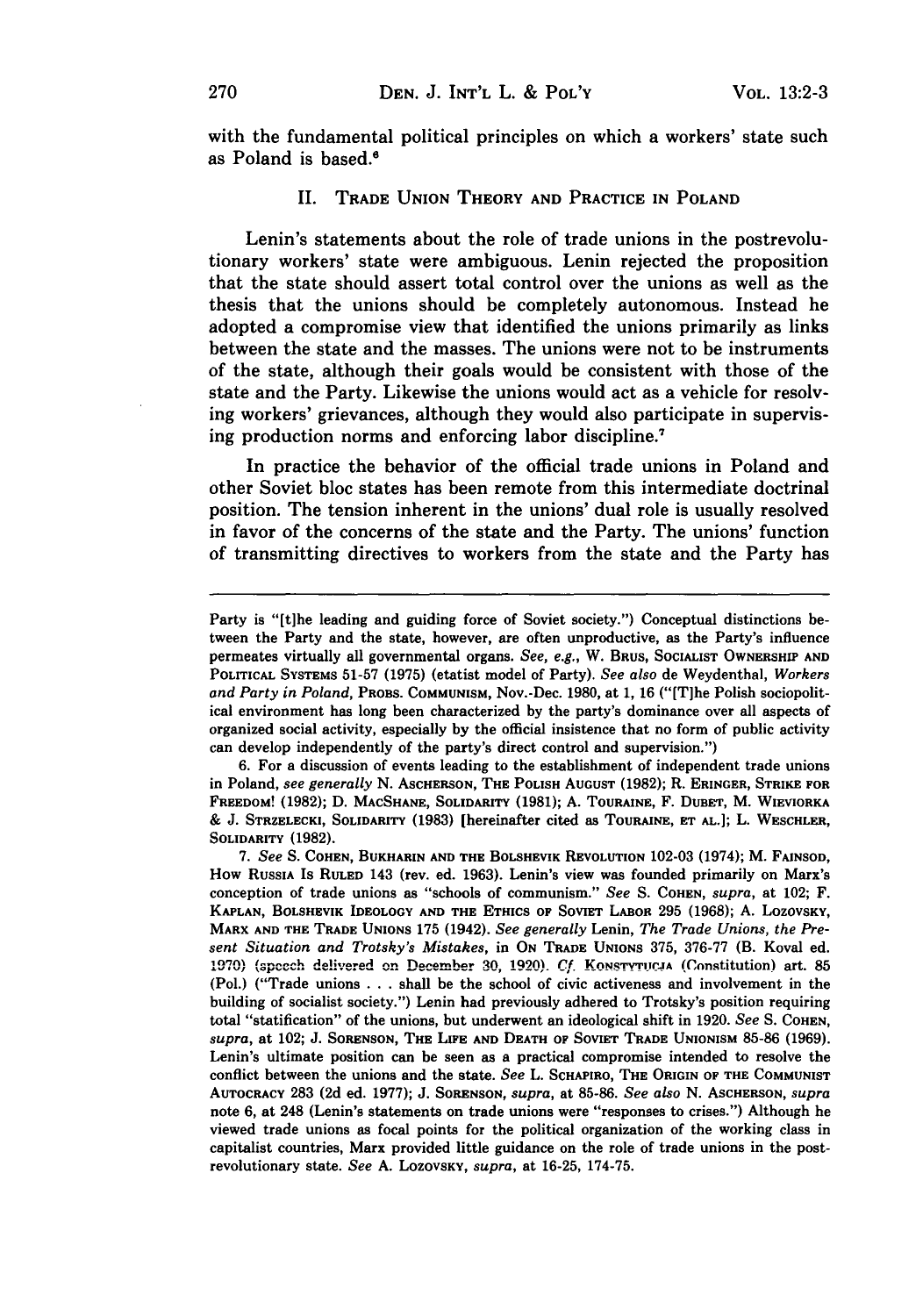consequently expanded at the expense of activities directed toward the defense of workers' interests. As a result, the official Polish trade unions have supported wage reductions, longer working hours, and productivity increases.8 As a matter of principle, however, the bloc states have adopted a contradictory position by committing themselves, as discussed in the following section, to certain international standards established **by** the ILO.<sup>9</sup>

#### III. **POLAND AND** THE ILO

The ILO was founded for the improvement of conditions of labor,<sup>10</sup> a

**9.** Various provisions of Polish domestic legislation in principle protect trade union rights. The Polish constitution provides that "[t]rade unions shall play an important part in the Polish People's Republic **...** [and] shall represent the interests and rights of the working people." **KONSTYTUCJA** (Constitution) art. **85** (Pol.). The constitution also provides that "trade unions **...** shall unite citizens for their active participation in political, social, economic, and cultural life." *Id.* art. 84, para. 2. *See also id.* art. **83,** para. 1 & art. 84, para. 1 (guaranteeing freedom of meetings and assembly and right of association). Article 1, paragraph 1 of the Trade Union Act of **1982** states that "[w]orkers shall have the right to establish and associate together in trade unions." **1982** Dziennik Ustaw **581** (Pol.), *translated in* **1982** ILO **LEGIS. SER.** The Act also provides that "[t]rade unions represent occupational interests of their members." *Id.* art. **5.** In addition, "[tirade unions represent and defend the workers' rights and interests in connection with working conditions, wages, social and living conditions and welfare." *Id.* art. **6,** para. 1. The Polish labor code specifies that "[w]orkers shall have the right to associate in trade unions." LAB. **CODE** § **19(1)** (1974) (Pol.), *translated in* 1974 ILO LEGIS. SER. *But see id.* § **19(2)** (Trade unions "shall . .. co-operate with the competent organs of government in issuing and applying the provisions of labour law and shall take action to reinforce the rule of law in connection with the observance of the workers' rights and obligations.")

10. *See* ILO **CONST.** preamble para. 2 & annex art. III. The ILO is now a specialized agency of the United Nations. *See* Protocol Concerning the Entry into Force of the Agreement Between the United Nations and the International Labour Organization, Dec. 19, 1946, 1 U.N.T.S. **183, 29 Off.** Bull. **383** (1946). All UN members are eligible to become ILO members. ILO **CONST.** art. 1, para. **3.** This accounts for the presence in the ILO of the Belorussian and Ukranian SSRs, both of which are UN members. *See supra* note 1 & *infra*

**<sup>8.</sup>** See N. **ASCHERSON,** supra note **6, at** 249; A. KARATNYCKY, A. MOTvL & A. **STURMTHAL, WORKERS' RIGHTS, EAST AND WEST 69-71 (1980)** [hereinafter cited as **KARATNYCKY, ET AL.];** Stefanowsky **&** Hudson, *Two Conflicting Concepts of Unions in Poland,* in **AUGUST 1980: THE STRIKES IN POLAND 62** (W. Robinson ed. **1980)** [hereinafter cited as **AUGUST 1980].** *See also* **J. DE WEYDENTHAL, THE COMMUNISTS OF POLAND 62 (1978);** M. **DZIEWANOWSKI, THE COMMUNIST** PARTY **OF POLAND** 201 **(2d** ed. 1976); R. **LESLIE,** A. **POLONSKY,** J. **CIECHANOWSKI** & Z. PELCZYNSKI, **THE HISTORY OP POLAND SINCE 1863,** at **301 (1980);** P. **WANDYCZ, THE UNITED STATES AND POLAND** 344 **(1980).** *Cf.* M. **FAINSOD,** *supra* note 7, at **518-22** (trade union practice in USSR); **KARATNYCKY, ET** *AL., supra,* at **53-64, 78-93** (trade union practice in USSR, Rumania, and Czechoslovakia). Strikes are not prohibited by legislation in Poland and other bloc states, but are theoretically impossible because the state's and the workers' interests supposedly coincide. *See* **C. JENKS, THE INTERNATIONAL PROTECTION OF TRADE UNION FREE-**DOM **368 (1957).** Termination without notice, however, is authorized in Poland for "a serious violation of ... basic obligations as a worker and, more particularly, ... [for] absen[ce] from **...** work without a valid reason." LAB. **CODE** § **52(1)(1)** (1974)(Pol.), *translated in* 1974 ILO **LEGIS.** SER. This provision has been used to punish striking workers. *See* KARATNYCKY, **ET AL.,** *supra,* at **71-73.** *See also* LAB. **CODE** §§ 64 & **65** (1974) (Pol.) (providing for cancellation of contract of employment for absence from workplace).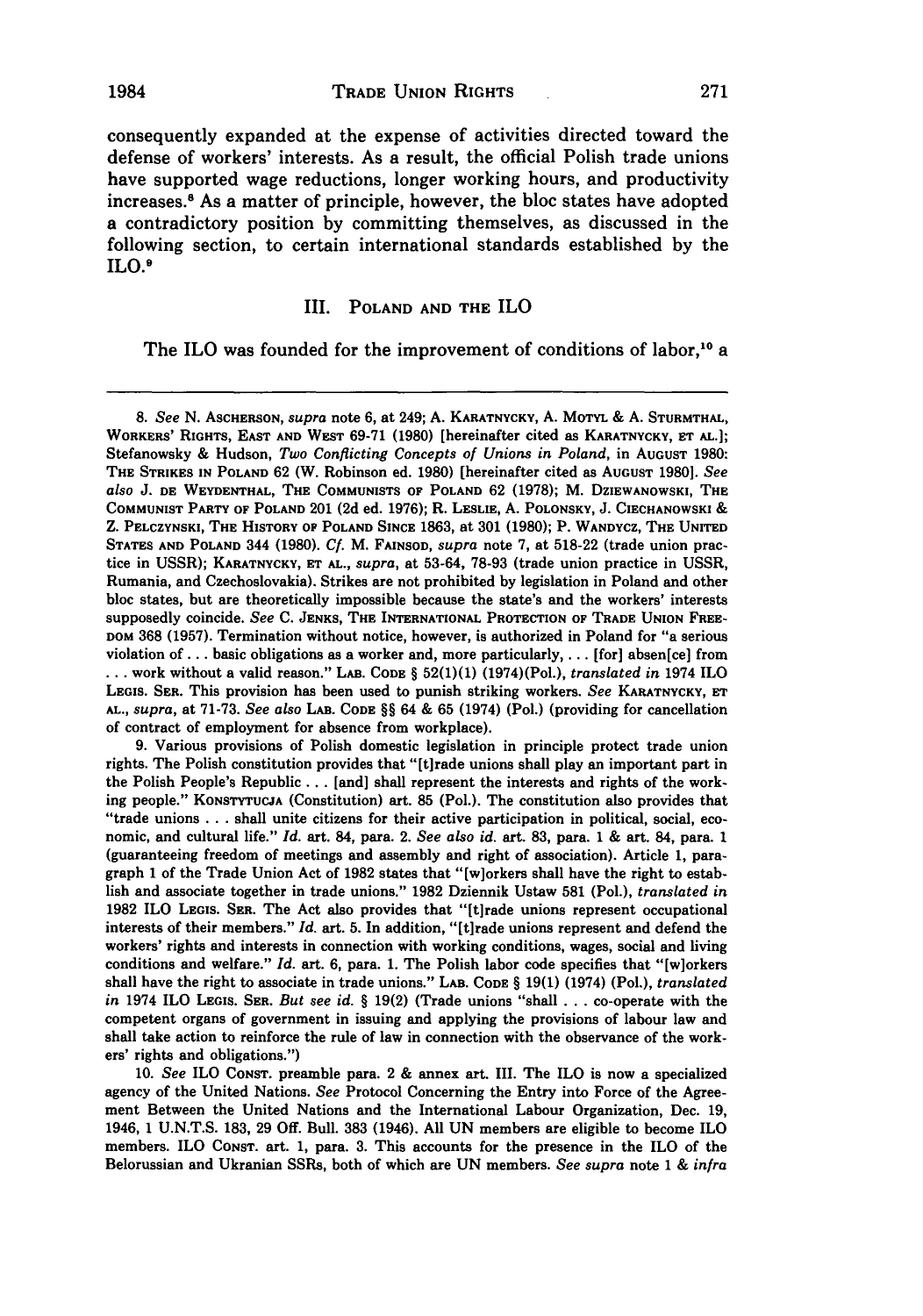mandate which is furthered through the adoption of conventions<sup>11</sup> and recommendations.<sup>12</sup> The annual International Labor Conference<sup>13</sup> is the plenary body of the Organization and the Governing Body<sup>14</sup> its executive council. The International Labor Office,<sup>15</sup> headed by the Director-General, is the Organization's secretariat. The most distinctive feature of the ILO's institutional structure is the principle of tripartism, under which not only government officials, but also representatives of workers and employers, are participating delegates to the Conference and the Governing **Body."**

12. Recommendations are guidelines for-national action. *See* **N. VALTICOS,** INTERNA-**TIONAL** LABOUR **LAW** 44 **(1979);** Landy, *The Implementation Procedures of the International Labor Organization,* 20 **SANTA** CLARA L. REV. **633,** 634 **(1980).**

*13. See* ILO **CONST. arts. 3 &** *4. See generally* **G. JOHNSTON,** THE INTERNATIONAL **LA-**BOUR **ORGANISATION** 25-46 **(1970); N.** VALTicos, *supra* note 12, at 34-36.

14. *See* ILO **CONST.** art. **7.** *See generally* **G. JOHNSTON,** *supra* note **13,** at **47-53; N. VALTICOS,** *supra* note 12, at **36-37.**

**15.** *See* ILO **CONST.** arts. **8-10.** *See generally* **G. JOHNSTON,** *supra* note **13,** at **54-63; N. VALTICOS,** *supra* note 12, at **37-38.**

**16.** At the Conference each member state is entitled to two government delegates and one delegate each representing workers and employers. ILO **CONST.** art. **3,** para. **1.** Each delegate to the Conference has one vote. *Id.* art. 4, para. **1.** The Governing Body has the same 2:1:1 ratio of representation. *Id.* art. **7,** para. **1.** *See generally* W. **GALENSON,** THE IN-**TERNATIONAL** LABOR **ORGANIZATION 11 (1981)** ("[I]t is not at all unusual, especially among democratic countries, for delegates from one nation to vote differently on various issues."); **N. VATICOS,** *supra* note 12, at **29.** When the Soviet Union first joined the ILO in 1934, a long conflict between the principles of tripartism and universal membership began. *See generally* **A. ALCOCK,** HISTORY OF THE **INTERNATIONAL** LABOR ORGANIZATION **290-317 (1971);** W. **GALENSON,** *supra,* at **35-47; G. JOHNSTON,** *supra* note **13,** at **16-17** (principle of universality). There were numerous objections to the participation of Soviet workers' and employers' delegates on the ground that they represented institutions and interests that were not distinct from those of the state. *See* **A. ALCOCK,** *supra,* at **131-33.** *See generally* **N. VALTICOS,** *supra* note 12, at 32-34 (summarizing problems with credentials of nongovernmental delegates from bloc states). *Cf. infra* note **60** (criteria for selection of nongovernmental delegates). Dispute over the role of workers' and employers' delegates to the ILO from Soviet **bloc** states continues to the present. *See, e.g.,* Letter from Henry **A.** Kissinger, Secretary of State of the United States, to Francis Blanchard, Director-General of the ILO (Nov. **5, 1975), U.N.** Doc. **A/C.5/1704** Annex **(1975),** *reprinted in* 14 **INT'L LEGAL MATERIALS 1582 (1975)** (letter transmitting intent of United States to withdraw from ILO, citing erosion of tripartite representation). The bloc states for their part have complained of a capitalist bias in the ILO. At the time of the Organization's founding, the **USSR** denounced it as "a capitalist device to oppress working people." W. **GALENSON,** *supra,* at 4. *See also* **A. ALCOCK,** *supra,* at **128** (Soviet criticisms of ILO); V. **SHKUNAEV, MEZHDUNARODNAIA ORGANIZATSIIA TRUDA VCHERA I SEGODNIA 7-17 (1968)** (ILO founded **by** ruling classes **as instrument of reform designed to** subdue class struggle); V. **VLADIMIROV, MEZHDUNARODNAIA ORGANIZATSIIA TRUDA 10-11 (1959)** (same); Letter to Francis Blanchard, Director-General of the ILO (Mar. **29, 1985),** ILO Doc. GB.230/19/4 Appendix I (declaration of Bulgaria, Belorussian SSR, Czechoslovakia, German Democratic Republic, Hungary, Mongolia, Ukranian SSR, and **USSR** asserting that "the ILO **in effect** serves the interests of only one socio-political system, that of capitalism, in an attempt to impose its will and ways on other States"). The bloc has also

notes **16,** 21 **&** 22.

**<sup>11.</sup>** Only ratification **by a** member state creates binding obligations under a convention. ILO **CONST.** art. 20. *But see infra* **text accompanying note** 43 (freedom of association princi**ples** apply to member states regardless of ratification of Nos. **87** and **98).**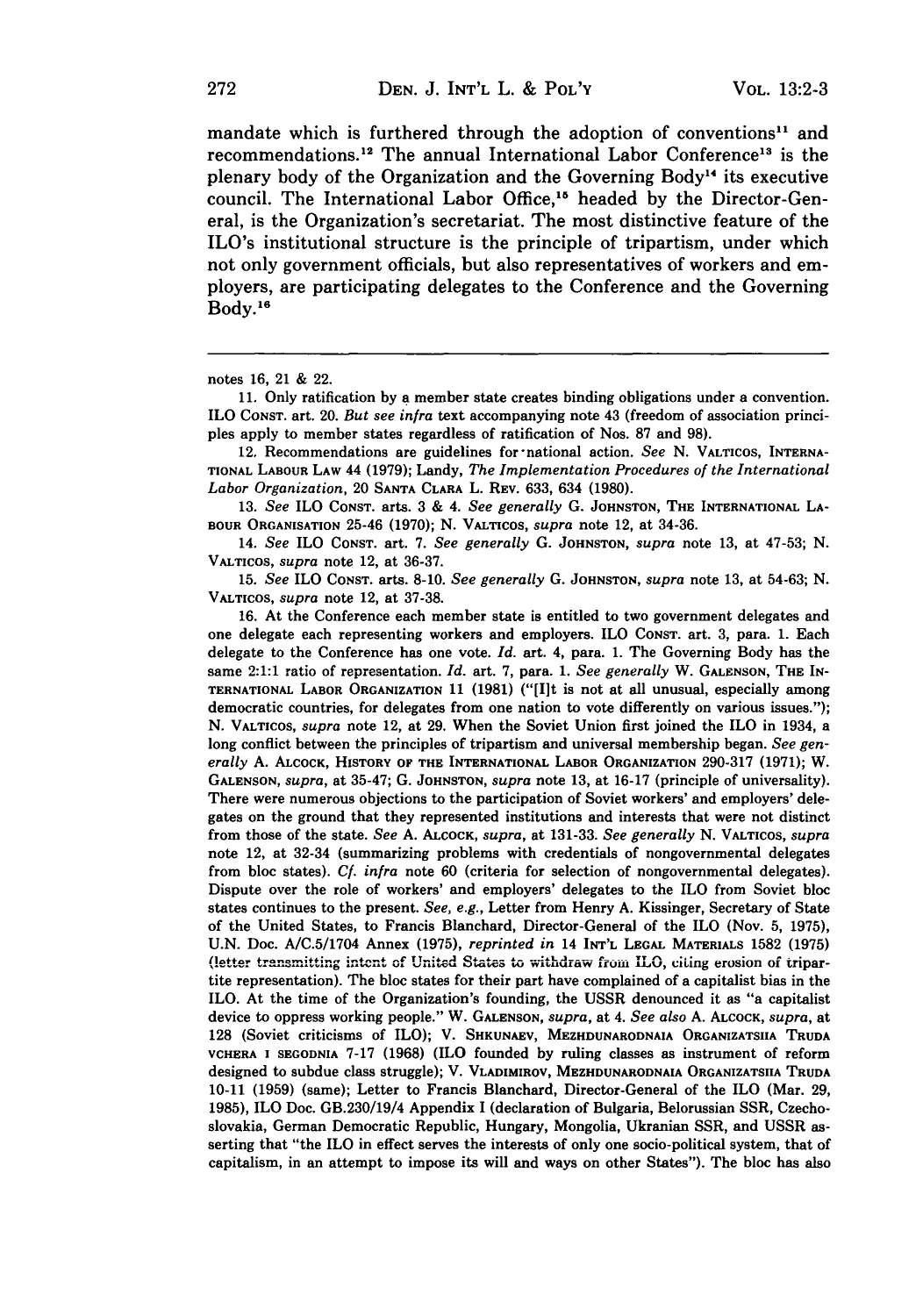#### **A.** *The ILO Freedom of Association Conventions*

**1984**

Conventions Nos. 87<sup>17</sup> and 98<sup>18</sup> ("freedom of association conventions") are among the principal human rights instruments of the ILO. No. **87,** "the basic instrument for the international protection of freedom of association,"<sup>19</sup> provides that workers and employers, without distinction, shall have the right to establish and join organizations of their own choosing without previous authorization. These organizations are to have the rights, free from interference **by** public authorities, to draw up constitutions and rules, to elect representatives freely, and to direct their activities. Workers' and employers' organizations are not to be dissolved **by** administrative authority. The acquisition of legal personality **by** workers' and employers' organizations is not to be made subject to conditions that would restrict these rights. Workers' and employers' organizations are to have the right to establish and join federations and confederations, which in turn may affiliate with international organizations of workers and employers.

No. **98** elaborates No. 87's guarantees with special concern for workers and workers' organizations. Workers are to enjoy adequate protection against acts of antiunion discrimination, which include conditions that a worker not join a union and dismissal **by** reason of union membership. Workers' organizations are protected from interference **by** employers and from acts designed to subject workers' organizations to the domination of employers. Procedures for guaranteeing these rights are to be established.<sup>20</sup>

Each of the Soviet bloc states has ratified Nos. **87** and **98.2'** Although the Soviet Union was not an active member of the ILO when Nos. **87** and

273

complained of socialist underrepresentation in the ILO. *See, e.g.,* V. **SHKUNAEV,** *supra,* at **155-79** (bloc states' efforts to increase socialist representation in ILO organs); Letter to Francis Blanchard, *supra.* Among nongovernmental delegates from bloc states, only workers' delegates have ever been elected to the Governing Body. Even that has been an infrequent occurrence. *See* **W. GALENSON,** *supra,* **at 96.**

**<sup>17.</sup>** Convention (No. **87)** Concerning Freedom of Association and Protection of the Right to Organize, *adopted* July **9,** 1948, **68 U.N.T.S. 17, 31** Rec. Proc. 547 (1948).

**<sup>18.</sup>** Convention (No. **98)** Concerning the Application of the Principles of the Right to Organise and to Bargain Collectively, *adopted* July **1,** 1949, **96 U.N.T.S. 257, 32** Rec. Proc. **850** (1949).

**<sup>19.</sup> N. VALTICOS,** *supra* **note** 12, at **81.**

<sup>20.</sup> Neither convention mentions the right to strike. Fundamental principles of freedom of association, however, have been construed **to** protect the right to strike under many circumstances and to prohibit, in particular, an absolute prohibition on strikes. *See N.* **VAL-**Ticos, *supra* note 12, at **85-86.** *See generally* **INTERNATIONAL LABOUR OFFICE, FREEDOM OF AssOCIATION 109-30 (2d** ed. **1976)** (digest of Committee on Freedom of Association decisions).

<sup>21.</sup> **253 U.N.T.S. 387,** 394 (Belorussian SSR); **337 U.N.T.S. 392,** 405 (Bulgaria); **131 U.N.T.S.** 344, 134 **U.N.T.S. 378** (Cuba); **488 U.N.T.S. 363, 365** (Czechoslovakia); **972 U.N.T.S.** 425 (German Democratic Republic); **272 U.N.T.S.** 254, **258** (Hungary); **682 U.N.T.S. 328, 332** (Mongolia); 264 **U.N.T.S. 332,** 348 (Poland); **272 U.N.T.S.** 254, **318 U.N.T.S.** 420 (Rumania); **253 U.N.T.S. 387,** 394 (Ukranian SSR); 249 **U.N.T.S.** 453, 459 **(USSR).**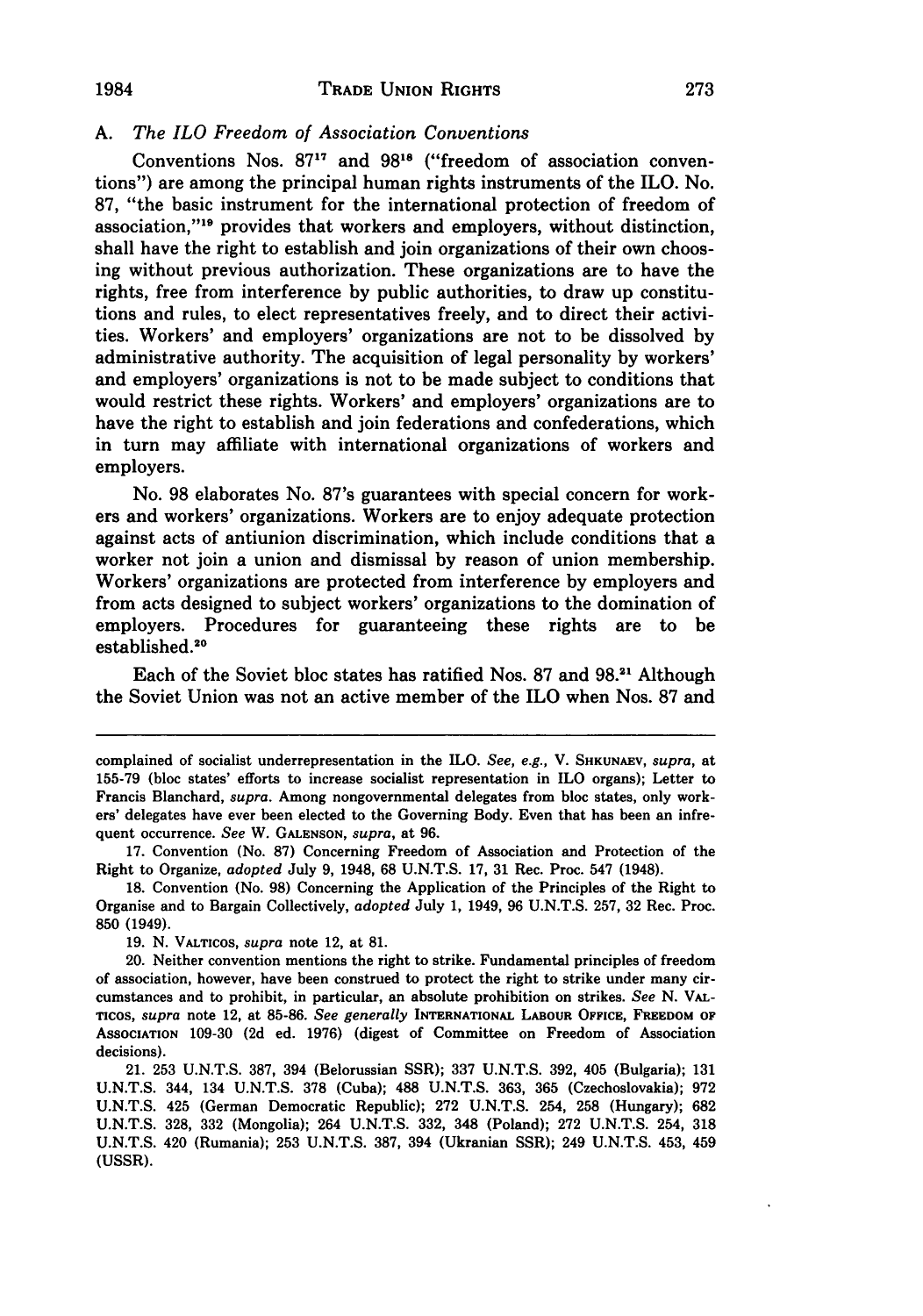98 were adopted,<sup>22</sup> the USSR was a principal contributor to the initiative which led to the two conventions.<sup>23</sup> Both at the time the conventions were drafted<sup>24</sup> and later,<sup>25</sup> the Soviet Union objected that they were insufficient, in part because they did not guarantee the right to strike. The Polish government delegation abstained from voting for No. **87** because the text was inadequate to protect trade union rights.2s **A** Czechoslovak government delegate<sup>27</sup> and Polish and Czechoslovak workers' delegates<sup>28</sup> even proposed an amendment to the draft of No. **98** that would have codified the right to strike.

#### *B. Supervision Under the Freedom of Association Conventions*

The ILO not only adopts conventions, but also employs measures to encourage and monitor implementation of ratified conventions **by** member states. There are two paths **by** which the ILO may facilitate adherence to the principles contained in Nos. **87** and **98:** so-called "ordinary supervision," applicable to any ratified convention; and specialized adjudicatory procedures applicable only to the freedom of association conventions. Results of proceedings commenced through both routes demonstrate that Poland has persistently failed to uphold the trade union rights it voluntarily undertook to protect.

#### *1. Ordinary Supervision*

Ordinary reporting and supervisory procedures come into effect upon ratification of a convention. Member states must prepare reports on progress in the implementation of ratified conventions.<sup>29</sup> These reports are

24. *See* **U.N.** Doc. **E/AC.7/SR.111,** at 14 (1949) (Soviet criticisms of Nos. **87** and **98).** *See generally* **A. ALCOCK,** *supra* note **16,** at 254-60 (drafting history of Nos. **87** and **98); S.** IVANOV, *supra* note **23,** at 27-49 (same).

-- **fO i 10 Ct101-U** ken **I** " **IL - 25.** *See S. IVANov, supru* **note** *23,* at *45,* 1084-o, *.-* We" *ILU...... ,\_* failure to address right to strike, No. 87 for not prohibiting dissolution of trade unions by judicial authority, and No. **98** for excluding civil servants); V. **SHKUNAEV,** *supra* note 16, at 91-93 (objecting to the inclusion of protections for employers in both conventions and criticizing No. **87** for failure to treat dissolution by legislative or judicial authority and No. 98 for excluding civil servants and not addressing right to strike); V. VLADImIROV, *supra* note 16, at 63-64 (objecting to the inclusion of protections for employers in both conventions and suggesting that No. **98** might even be used to justify actions against striking workers).

26. 31 Rec. Proc. 233 (1948).

27. 32 Rec. Proc. 470 (1949).

28. 32 Rec. Proc. 468 (1949).

29. ILO CONST. art. 22. Article 22 specifies annual reports. There are, however, over

<sup>22.</sup> When the **USSR** was expelled from the League of Nations in **1939,** its status in the ILO became unclear. *See* **A. ALCOCK,** *supra* note **16,** at **157-58;** V. SHKUNAEV, *supra* note **16,** at **135-36.** The **USSR,** along with the Belorussian and Ukranian SSRs, formally rejoined in 1954. 200 **U.N.T.S. 338.** Poland has been an ILO member continuously since the Organization's founding.

**<sup>23.</sup>** *See, e.g.,* V. VLADIMmOV, *supra* note **16,** at **62-63.** *See generally* **A. ALCOCK,** *supra* note 16, at 252-54 (Soviet initiative on trade union rights, undertaken through World Federation of Trade Unions, diverted from **UN** to ILO **by** American Federation of Labor); **S.** IVANOV, MEZHDUNARODNAIA ORGANIZATSIIA TRUDA I PROFSOIUZNYE PRAVA V KAPITALISTICHES-KIKH STRANAKH **16-27 (1959)** (same).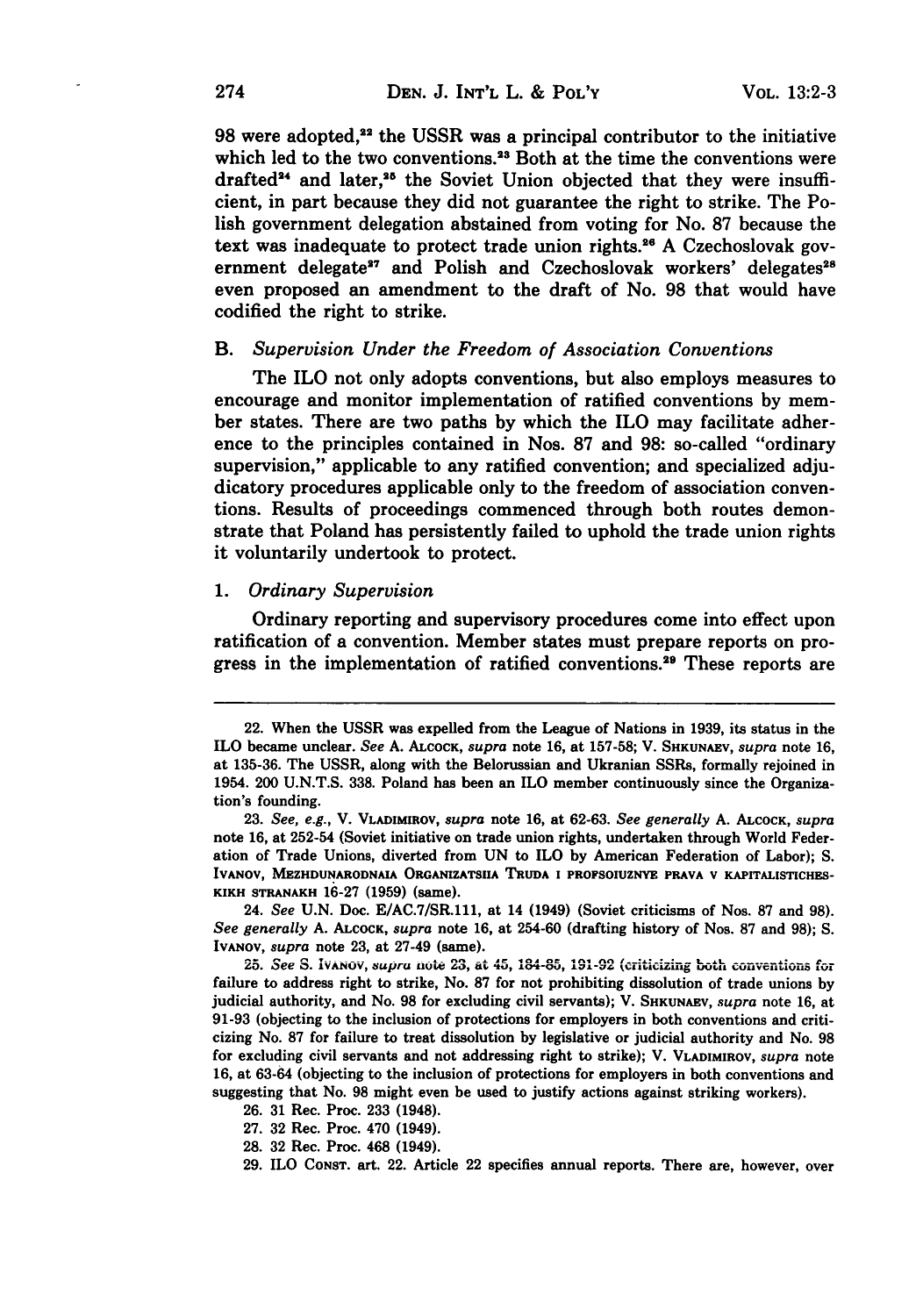transmitted to the Committee of Experts on the Application of Conventions and Recommendations **("COE"),30** whose members are appointed in their individual capacities **by** the Governing Body on the recommendation of the Director-General. The **COE** bases its report on information supplied **by** governments and on other evidence, including comments from workers' and employers' organizations. The COE's report goes to the tripartite Conference Committee on the Application of Conventions and Recommendations ("CACR").<sup>31</sup> The CACR produces its own report, which includes special mention of particular cases, for discussion in the plenary.

The **COE** has noted Poland's failure to implement the freedom of association conventions in the vast majority of its annual reports since Nos. 87 and 98 entered into force for that state.<sup>32</sup> In its first report on Poland in **1959,** the **COE** made observations about the trade union situation that became typical of its later comments. The Committee noted that the Trade Union Act of 1949<sup>33</sup> required registration with a Central Council of Trade Unions, which had the power to impose conditions on the grant of legal personality to an applicant organization. The **COE**

**30.** *See generally* **E. LANDY,** THE **EFFECTIVENESS** OF **INTERNATIONAL SUPERVISION** 19-34 **(1966); N. VALTICOS,** *supra* note 12, at 240-42; Landy, *supra* note 12, at 643-45. The **COE** has enjoyed a reputation for impartiality and independence for many years, partly because members are appointed in their individual capacities. *See* W. **GALENSON,** *supra* note **16,** at 203-04; Landy, *supra* note 12, at 641-42. *But see infra* note **32** (bloc states question COE's objectivity). The COE's report includes "observations" in the most important cases of nonimplementation. The **COE** also communicates "direct requests" to governments in anticipation of its next report. *See* **N.** VALTicos, *supra* note 12, at 241; Landy, *supra* note 12, at 643.

**31.** *See* **STAND. ORD. INT'L LAB. CONF. art. 7.** *See generally* W. **GALENSON,** *supra* **note 16,** at **205-06; E. HAAS, BEYOND THE NATION-STATE 252-58** (1964); **E. LANDY,** *supra* note **30,** at **36-51; N. VALTICOS,** *supra* note 12, at 242; Landy, *supra* note 12, at 643-45.

**32. 1985 COE** Rep. **182-84, 236** (Nos. **87 & 98); 1983 COE** Rep. 147-48, **181 (Nos. 87 & 98); 1982 COE** Rep. **125-26** (No. **87); 1981 COE** Rep. 121 (No. **87); 1979 COE** Rep. 140-41 (No. **87); 1977 COE** Rep. **161** (No. **87); 1975 COE** Rep. 113-14 (No. **87); 1973 COE** Rep. **127- 28** (No. **87); 1972 COE** Rep. **161, 187** (Nos. **87 & 98); 1971 COE** Rep. **129,** 146 (Nos. **87 & 98); 1970 COE** Rep. 121 (No. **87); 1969 COE** Rep. **92, 105** (Nos. **87 & 98); 1968 COE** Rep. 94 (No. **87); 1967 COE** Rep. **90,** 102 (Nos. **87 & 98); 1966 COE** Rep. **101** (No. **87); 1965 COE** Rep. **98, 109)** Nos. **87 & 98);** 1964 **COE** Rep. **131,** 149 (Nos. **87 & 98); 1963 COE** Rep. **99-100,** 112 (Nos. **87 & 98); 1962 COE** Rep. **96-99, 128** (Nos. **87 & 98); 1961 COE** Rep. **75-77** (No. **87); 1960 COE** Rep. 44-46 (No. **87); 1959 COE** Rep. 49 (No. **87).** *See infra* note 47 (Nos. **87** and **98** entered into force for Poland in **1958).** Poland and the other bloc states have questioned the validity of the approach taken **by** the **COE** in evaluating their implementation of the freedom of association conventions. *See, e.g.,* **1977 COE** Rep. 134-35 (dissenting remarks of Polish and Soviet **COE** members); **1963 COE** Rep. **85 (COE** response to criticisms from Polish and Soviet **COE** members). *See generally* **71** Rec. Proc. **38/7 (1985)** (Soviet government adviser's questioning of status of **COE** under ILO Constitution); **E. LANDY,** *supra* note **30,** at **193-96.**

**33.** 1949 Dziennik Ustaw **853** (Pol.), *translated in* 1949 ILO **LEGIS. SEa.**

**<sup>5000</sup>** ratifications of ILO conventions. *See* ILO Press Release (Aug. **11, 1982).** Because of the workload, detailed reports are now required only every two years in the case of the freedom of association conventions. *See* W. **GALENSON,** *supra* note **16,** at **203;** Landy, *supra* note 12, at **638.**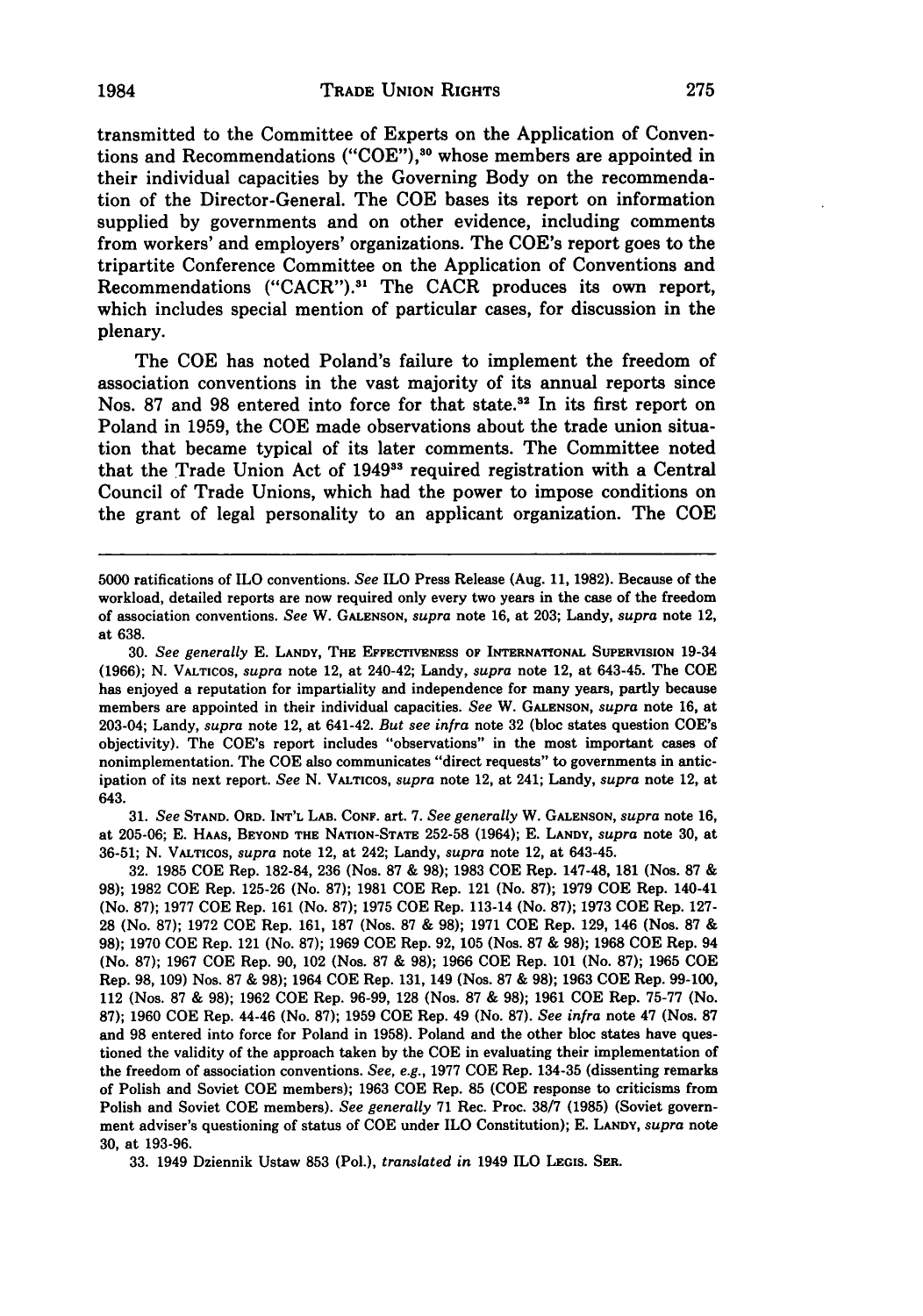characterized these provisions as a legislative mandate for a monopolistic trade union movement. The Committee then observed that this statutory scheme was inconsistent with No. 87's provisions guaranteeing workers the right to establish and join organizations of their own choosing without previous authorization and assuring workers' organizations the right to direct their own activities. In its next report, the Committee more forcefully characterized the Central Council's requirements for registration as government regulations and concluded that the legislative framework as a whole constituted impermissible interference **by** the state in protected trade union activity.<sup>34</sup> The CACR has also publicized Poland's violations of trade union rights. The CACR included Poland in a "special paragraph" in its **1982** report to draw attention to the inconsistencies between No. **87** and the declaration of martial law in December **1981.35**

The ILO's Constitution provides another procedure for evaluation of the adequacy of implementation of obligations assumed pursuant to a convention. Under article **26** a member state may file a complaint against another member alleging nonobservance of a convention both have ratified. The Governing Body may also initiate a complaint on its own motion or upon the request of a delegate to the Conference. The Constitution provides for subsequent consideration of complaints in appropriate cases by a Commission of Inquiry established by the Governing Body.<sup>36</sup>

Until **1983** only five full-scale Commissions of Inquiry had been established in the ILO's history.<sup>37</sup> The Governing Body constituted the sixth as a result of an article **26** proceeding initiated against Poland under Nos. **87** and **98 by** the French and Norwegian workers' delegates to the 1982 Conference.<sup>38</sup> The Polish government became the first in the history

<sup>34.</sup> **Cf. S. IVANOV,** *supra* **note 23,** at **100-06** (distinguishing requirements for registration with governmental authorities from requirements for registration with trade union organs).

**<sup>35. 68</sup>** Rec. Proc. **31/11 (1982)** (noting that "the general suspension of trade union activities" as a result of the declaration of martial law "constituted a serious infringement of the principles of Convention No. **87").** *See infra* text accompanying notes **58-60.** As a result of Poland's inclusion in a special paragraph, the CACR's report was not adopted in Conference's plenary session. 68 Rec. Proc. **36/1 (1982).** This was only the third time the Conference failed to adopt the CACR's report. *See* W. **GALENSON,** *supra* note **16,** at **206;** Landy, *supra* note 12, at 644 n.26.

**<sup>36.</sup>** ILO **CONST.** arts. **26-29.** Complaints may ultimately be referred to the International Court of Justice. ILO **CONST.** arts. **29,** 31-34. **A** similar type of adjudicatory procedure, a "representation," may be initiated **by** workers' or employers' organizations. ILO **CoNsT.** arts. 24-25. Representations are considered first **by** a three-member committee of the Governing Body and then **by** the Governing Body as a whole. *See* **N.** VALTrcos, *supra* note 12, at 248; Landy, *supra* note 12, at 640.

**<sup>37.</sup>** *See* **66 Off.** Bull., Ser. B, Spec. Supp. **(1983)** (Commission of Inquiry report on Dominican Republic and Haiti); ILO Doc. GB.196/4/10 **(1975)** (Commission of Inquiry report on Chile); 54 **Off.** Bull., No. 2, Spec. Supp. **(1971)** (Commission of Inquiry report on Greece); 46 **Off.** Bull., Supp. 11 **(1963)** (Commission of Inquiry report on Liberia); 45 **Off.** Bull., Supp. 11 **(1962)** (Commission of Inquiry report on Portugal). *See generally* **N. VALTICOS,** *supra* note 12, at 245-47; Landy, *supra* note 12, at 649-51.

**<sup>38.</sup>** *See* **223** G.B. Min. **V/6 (1983)** (appointment of members of Commission of Inquiry). *See also id.* at IV/10 (preliminary decision to establish Commission of Inquiry). Until the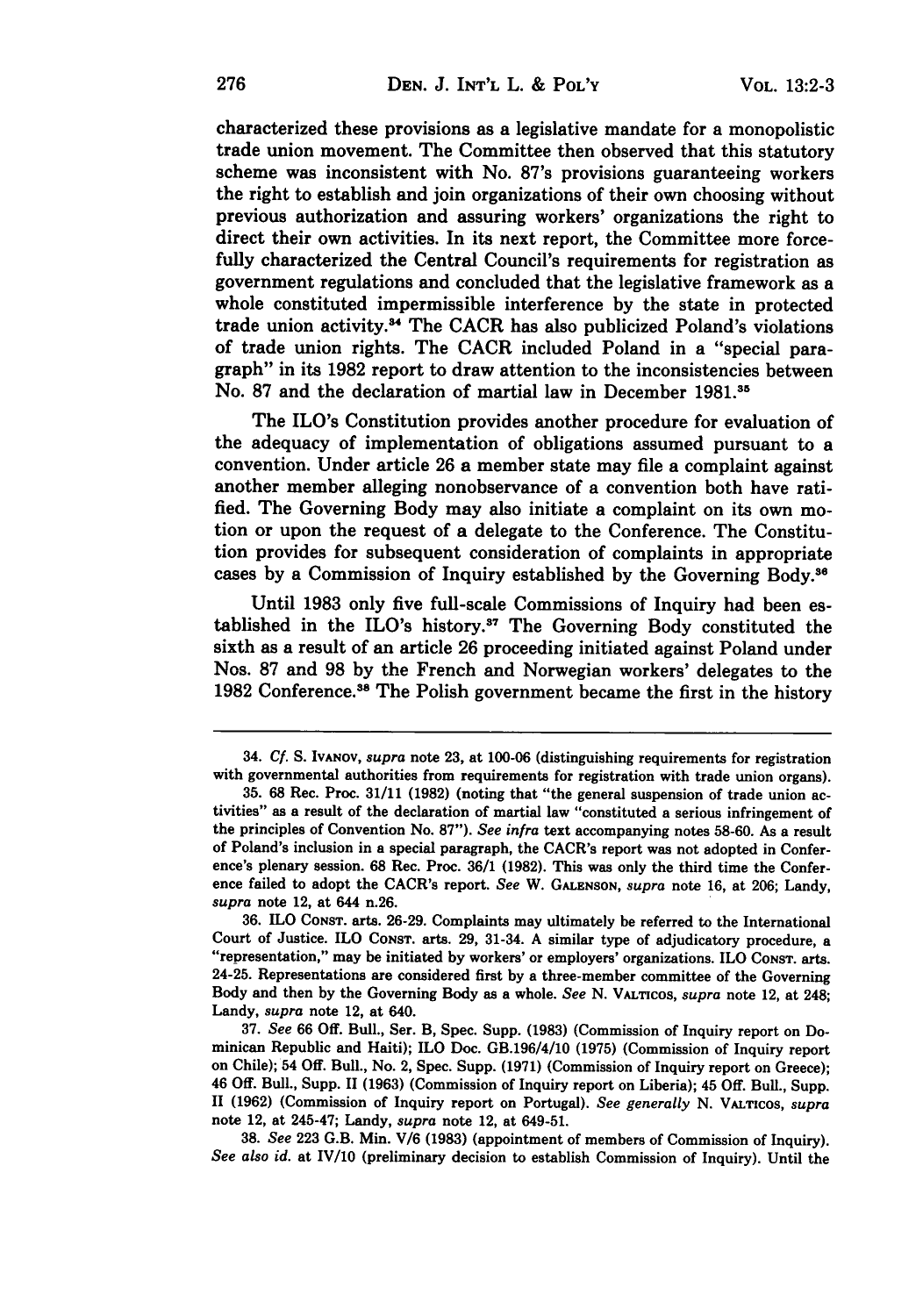of the ILO to refuse to cooperate at all with a Commission of Inquiry<sup>39</sup> and even threatened to withdraw from the ILO in response to the Commission's establishment.<sup>40</sup>

#### 2. *Freedom of Association Machinery*

In addition to ordinary supervisory procedures which apply to any convention, the ILO encourages implementation of the freedom of association conventions through adjudicatory mechanisms unique to those instruments. The primary body responsible for receiving complaints is the tripartite Governing Body Committee on Freedom of Association **("CFA").4 '** Because of the importance of the principles of freedom of association to the ILO's Constitutional aims and purposes,<sup>42</sup> governments and workers' and employers' organizations may present a complaint against a member state whether or not that state has ratified the freedom of association conventions. 43 The freedom of association machinery also includes a Fact-Finding and Conciliation Commission<sup>44</sup> composed of in-

40. *See supra* text accompanying note 2.

41. *See* **117** G.B. **Min. 88 (1951)** (establishing **CFA** procedures). *See generally* **E. HAAS,**  $supra$  note 31, at 383-423; E. HAAS, HUMAN RIGHTS AND INTERNATIONAL ACTION (1970); N. **VALTIcOs,** *supra* note 12, at 249-50; Landy, *supra* **note** 12, at **654-55.**

42. *See* ILO **CONST. preamble para.** 2 **&** annex art. I, para. **b.** *See generally* **57 Off.** Bull. **152** (1974) (resolution on freedom of association and industrial relations in Europe).

43. *See* W. **GALENSON,** *supra* note **16,** at **206; E. HAAS,** *supra* note **31,** at **381; N.** VAL-**TICOS,** *supra* note 12, at 248; Landy, *supra* note 12, at 640, **653-54.** Complaints are presented **to** the **CFA** primarily **by** trade union organizations. *See* **N. VALTICOS,** *supra* note 12, at 248; Landy, *supra* note 12, at 654. The CFA's reports are transmitted to the Governing Body, which ordinarily approves them. *See* **N.** VALTIcos, *supra* note 12, at 249. The Soviet Union and other bloc states have questioned the CFA's objectivity. *See, e.g.,* **139** G.B. **Min. 27 (1958)** (statement **by USSR** government delegate). *See also* **S.** IVANOV, *supra* note **23,** at **230-36** (criticisms of composition and work of **CFA);** V. **SHKUNAEV,** *supra* note **16,** at **95 (CFA** as instrument of cold war and political propaganda against socialist countries); V. **VLADIMmOV,** *supra* note **16,** at **65, 89;** Letter to Francis Blanchard, *supra* note **16** (declara**tion of** socialist countries noting that "[rlepresentatives of socialist countries are not admitted to such important bodies of the so-called ILO supervisory machinery as, for example, the Governing Body Committee on Freedom of Association"). *Cf. supra* **note 32** (bloc states question impartiality of **COE).** Partially as a result of the ILO's consideration of the Polish labor situation, the bloc states have recently renewed their efforts to modify the supervisory machinery. *See, e.g.,* **69** Rec. Proc. **7/17-7/19 (1983)** (statement **by** government delegate from German Democratic Republic calling for working group to examine supervisory machinery); Letter to Francis Blanchard, *supra* **note 16** (declaration of socialist countries arguing that "[tihere is a striking contrast between approaches towards representations and complaints lodged against socialist States and those concerning imperalist States"). *But cf.* **S. IVANOV,** *supra* note **23,** at **218-20** (necessity for strengthening ordinary supervisory apparatus).

44. *See* **E.S.C.** Res. **277, 10 U.N.** ESCOR Supp. (No. **1)** at **9 (1950)** (approving establishment of Fact-Finding and Conciliation Commission). *See generally* **N.** VALTicos, *supra*

Governing Body's action, the article **26** complaint had been considered in the Committee on Freedom of Association together with Case No. **1097** concerning Poland. *See infra* notes **61- 63.**

**<sup>39.</sup>** *See* **67 Off.** Bull., Ser. B, Spec. Supp. **123** (1984) (Commission of Inquiry report on Poland). Member states are obliged to "place at the disposal of the Commission all the information in their possession which bears upon the subject-matter of the complaint." **ILO CONST.** art. **27.**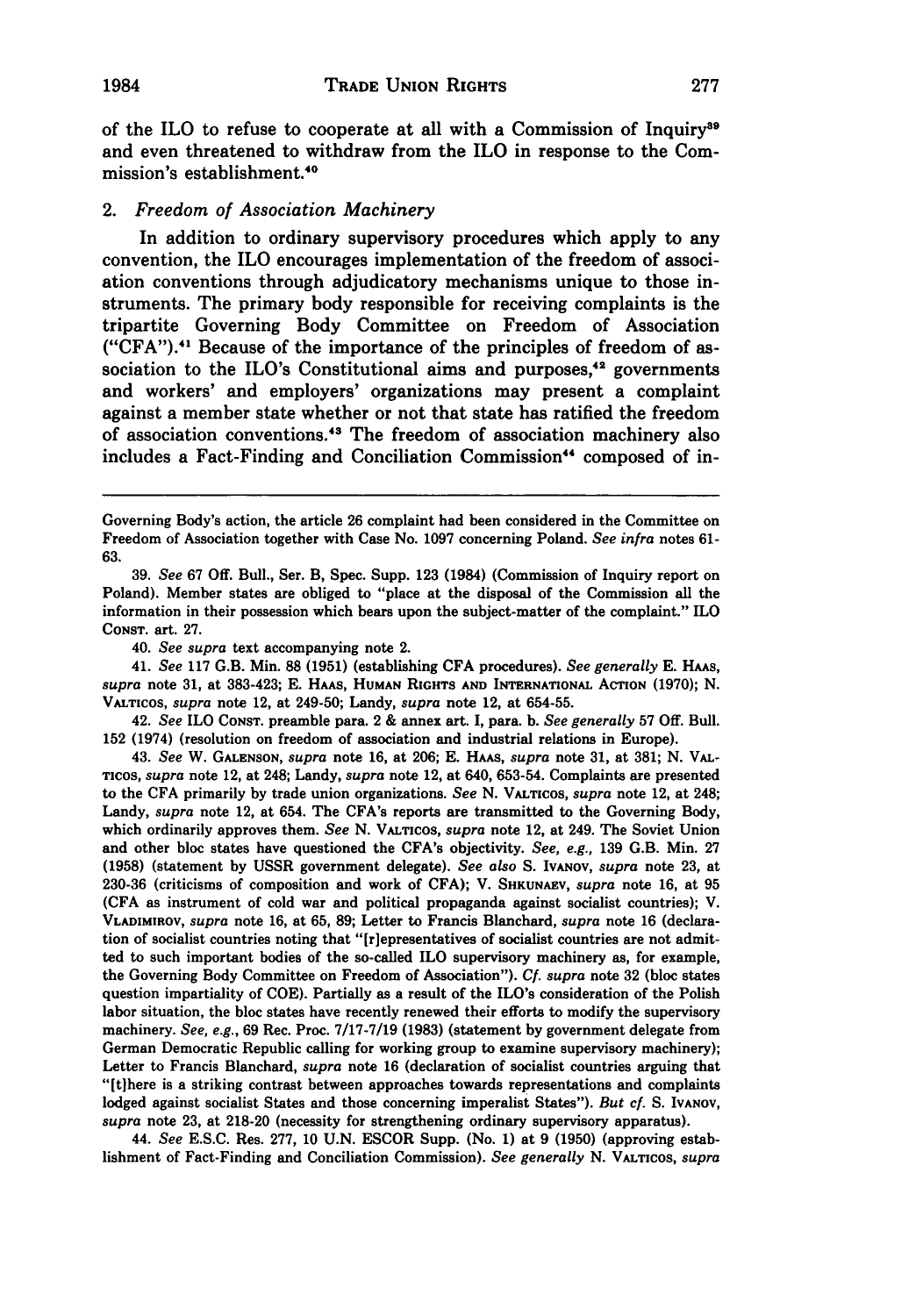dependent experts to which complaints may be referred only with the consent of the government concerned. The Commission was originally intended to be the primary body in the freedom of association machinery. In actuality, however, few cases have been considered through this route. The **CFA,** which at first was intended as a body for conducting preliminary investigations, consequently has emerged as the principal organ in the freedom of association machinery for publicizing violations of trade union rights.<sup>45</sup>

Cases in the **CFA** have demonstrated that Poland has persistently failed to observe the principles embodied in the freedom of association conventions. Poland has been the subject of four complaints lodged with the **CFA,** each of which has resulted in adverse findings.

The first complaint against Poland<sup>46</sup> was presented to the CFA in 1953.<sup>47</sup> The CFA examined Poland's trade union scheme<sup>48</sup> and noted that trade unions were required **by** the constitution and rules of the Central Council of Trade Unions to recognize the guiding role of the Polish United Workers' Party ("PUWP"), Poland's Communist Party. The **CFA** suggested that the registration requirement, the necessity for recognition of the guiding role of the PUWP **by** registered unions, and the imposition of trade union unity were inconsistent with the right of workers to establish and join organizations of their own choosing without previous authorization.<sup>49</sup> The second case<sup>50</sup> was commenced in 1956 as a result of a strike and demonstration in Poznan. After noting that strikes, although not illegal, were officially discouraged and disapproved in Poland, the **CFA** emphasized that the right to strike and the right to demonstrate peacefully in support of occupational demands were critical rights of workers and workers' organizations.<sup>51</sup>

In 1978 another complaint<sup>52</sup> was presented to the CFA alleging that Poland's trade union legislation still did not meet the standards of No. **87.** In mid-1980, however, the Polish government concluded historic agreements<sup>53</sup> with striking workers providing in part for the full imple-

49. **39 Off.** Bull. 191-93 (1956) **(CFA** Case No. 58).

50. **CFA** Case No. 148 (Poland).

51. **39 Off.** Bull. 207-09 (1956) (CFA Case No. 148). *See generally* E. HAAs, *supra* note **31,** at 386-87 (analyzing **CFA** Cases Nos. **58** and 148).

**52. CFA** Case No. 909 (Poland).

53. The first agreement, which included a provision specifying implementation of No. **87,** was concluded in Szczecin on August **30,** 1980. Glos Pracy, Sept. 2, 1980, at 2, col. 4;

note 12, at **250-52;** Landy, *supra* note 12, at **656-57.**

<sup>45.</sup> *See* **E. HAAs,** *supra* note **31,** at **383;** W. **GALENSON,** *supra* note **16,** at **207;** Landy, *supra* note 12, at **656.** *See generally* **A. ALCOCK,** *supra* note **16,** at **260-69** (establishment of freedom of association machinery **by** ILO in consultation with **UN); S. IVANOV,** *supra* note **23,** at **222-30** (same).

**<sup>46.</sup> CFA Cae** N. **.58 (Poland).**

<sup>47.</sup> Nos. **87** and 98 did not enter into force for Poland until February 25, 1958. 264 U.N.T.S. 332, 348. *But see supra* text accompanying note 43 (complaints against ILO member states may be presented to **CFA** regardless of ratification of Nos. 87 and 98).

<sup>48.</sup> *See supra* text accompanying note 33.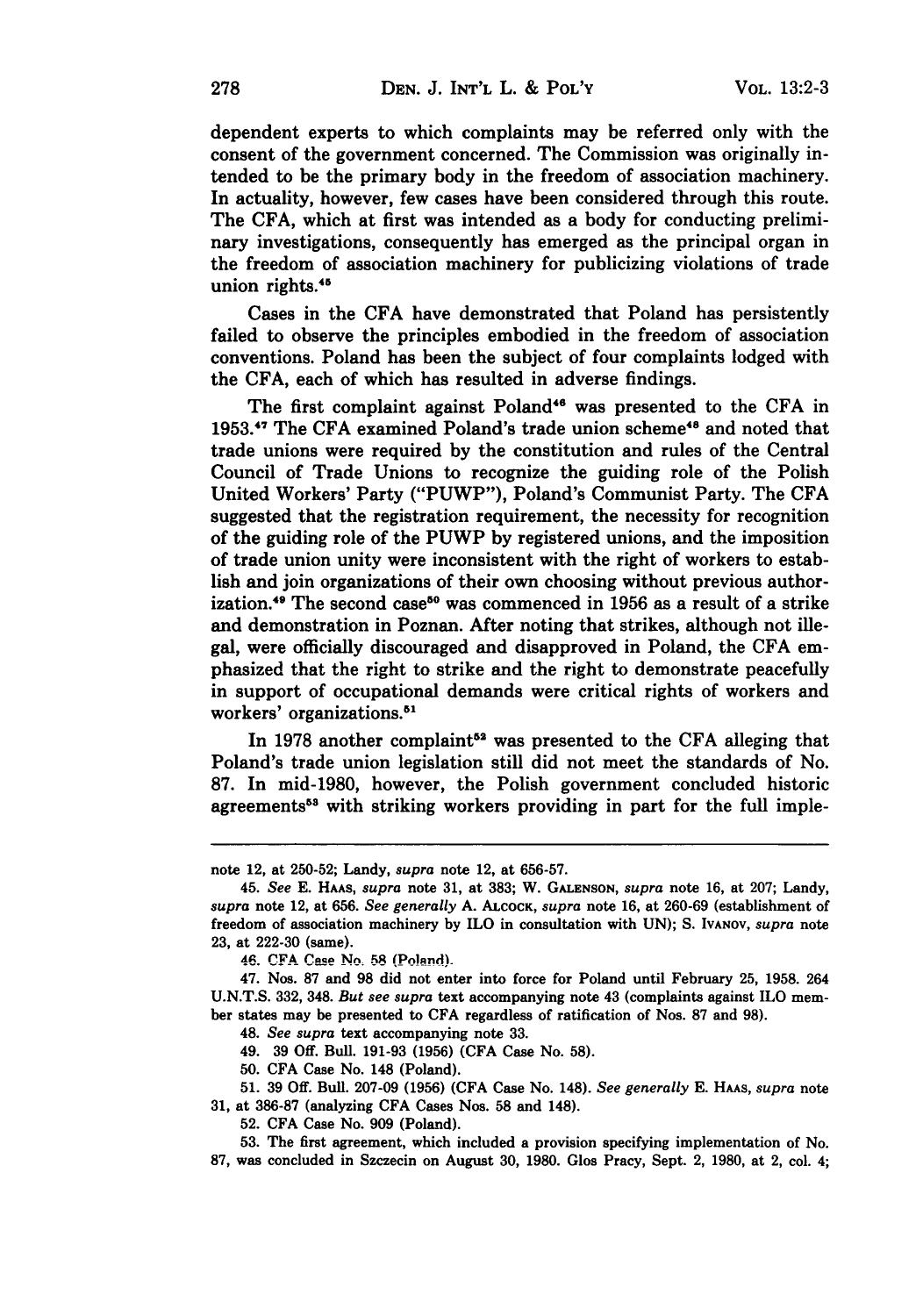mentation of Nos. **87** and **98.** The government also agreed to alter the registration requirement and to guarantee the right to strike. In October the Polish parliament *(Sejm)* adopted an amendment" to the Trade Union Act of 1949 permitting registration with the Warsaw provincial court instead of the Central Council of Trade Unions. That court, however, modified the charter of the confederation of independent trade unions Solidarity *(Solidarnosc)* by inserting a reference to the leading role of the PUWP and altering the provisions dealing with strikes.<sup>55</sup> On appeal the Polish Supreme Court concluded that the lower court had exceeded its power in modifying Solidarity's charter. The Supreme Court then approved without alteration a version of the charter submitted by the union which included the principal provisions of Nos. 87 and **98** as an annex.5s As a result of these developments, the CFA concluded in November 1980 that the complaint had "lost its basis."<sup>57</sup>

54. **1980** Dziennik Ustaw 241 (Pol.), *translated in* **1980** ILO **LEGIS.** SER. 34 (Supp.). The government stated that the amendment was designed to allow registration of the new independent unions, as specified in the Gdansk Agreement, with a body other than the Central Council of Trade Unions. The government also communicated to the ILO that it was undertaking to draft new trade union legislation consistent with Poland's international obligations. *See* **63 Off.** Bull., Ser. B, No. **3,** at 101-04 **(CFA** Case No. **909).**

**55.** *See* **PRAWO I** ZyciE, Nov. **23, 1980,** at 12 (report on hearing in Supreme Court describing actions taken by provincial court) (English summary and text of charter submitted by Solidarity to provincial court on file with *Denver Journal of International Law and Policy).*

**56.** *See id.* (reporting text of judgment) (translation on file with *Denver Journal of International Law and Policy).* The Supreme Court's decision is thought to represent a behind-the-scenes compromise between the government and Solidarity. *See generally N.* **ASCHERSON,** *supra* note **6,** at **195-99;** de Weydenthal, *supra* note **5,** at **17-19;** *Court Backs Union in Poland's Dispute over Role of Party,* N.Y. Times, Nov. **11, 1980,** at **Al,** col. **5.** The reference to the leading role of the PUWP was relegated to an annex quoting portions of the Gdansk Agreement. *See* de Weydenthal, *supra* note **5,** at **18-19.**

**57. 63 Off.** Bull., Ser. B, No. **3,** at **108 (1980) (CFA** Case No. **909).** The COE's next report noted the statutory amendment "with satisfaction." **1981 COE** Rep. 121. In connection with Case No. **909,** Poland received the first "direct contact" mission ever accepted **by** a Soviet bloc state. *See* **63 Off.** Bull., Ser. B, No. **3,** at **98 (1980) (CFA** Case No. **909);** ILO Press Release (Nov. **27, 1981).** *See generally* **N.** VALTicos, *supra* note 12, at 242-43; Landy,

Zycie Warszawy, Sept. 2, 1980, at 2, col. 1, *translated in* N. Ascherson, *supra* note 6, at 284; **AUGUST 1980,** *supra* note 8, at 416. The second, which provided in addition for implementation of No. **98,** was concluded in Gdansk on August **31, 1980.** Glos Pracy, Sept. 2, **1980,** at 2, col. 1; Zycie Warszawy, Sept. 2, **1980,** at 2, col. 1, *translated in* N. AscHERSON, *supra* note **6,** at **288; AUGUST 1980,** *supra* note **8,** at 423; **KARATNYCKY, ET AL.,** *supra* note 8, at **123;** D. **MACSHANE,** *supra* note **6,** at **151** [hereinafter cited as Gdansk Agreement]. In the Gdansk Agreement the government consented to "the establishment of new, independent and selfgoverning trade unions" that would not be under the control of the state or the PUWP. The new unions "[r]ecogniz[ed] that the PUWP plays the leading role in the state" and stated further that they did not intend to be a political party, would observe the Polish constitution, would not attempt to disrupt Poland's international alliances, and approved of the principle of social ownership of the means of production. The Polish government subsequently extended the Gdansk Agreement to the entire country. *See* TouRaMN, **Er AL.,** *supra* note **6,** at 197; L. WESCHLER, *supra* note 6, at 176; de Weydenthal, *supra* note **5,** at 12. A third agreement was concluded in Jastrzebie on September **3.** *See* N. ASCHERSON, *supra* note **6,** at 177.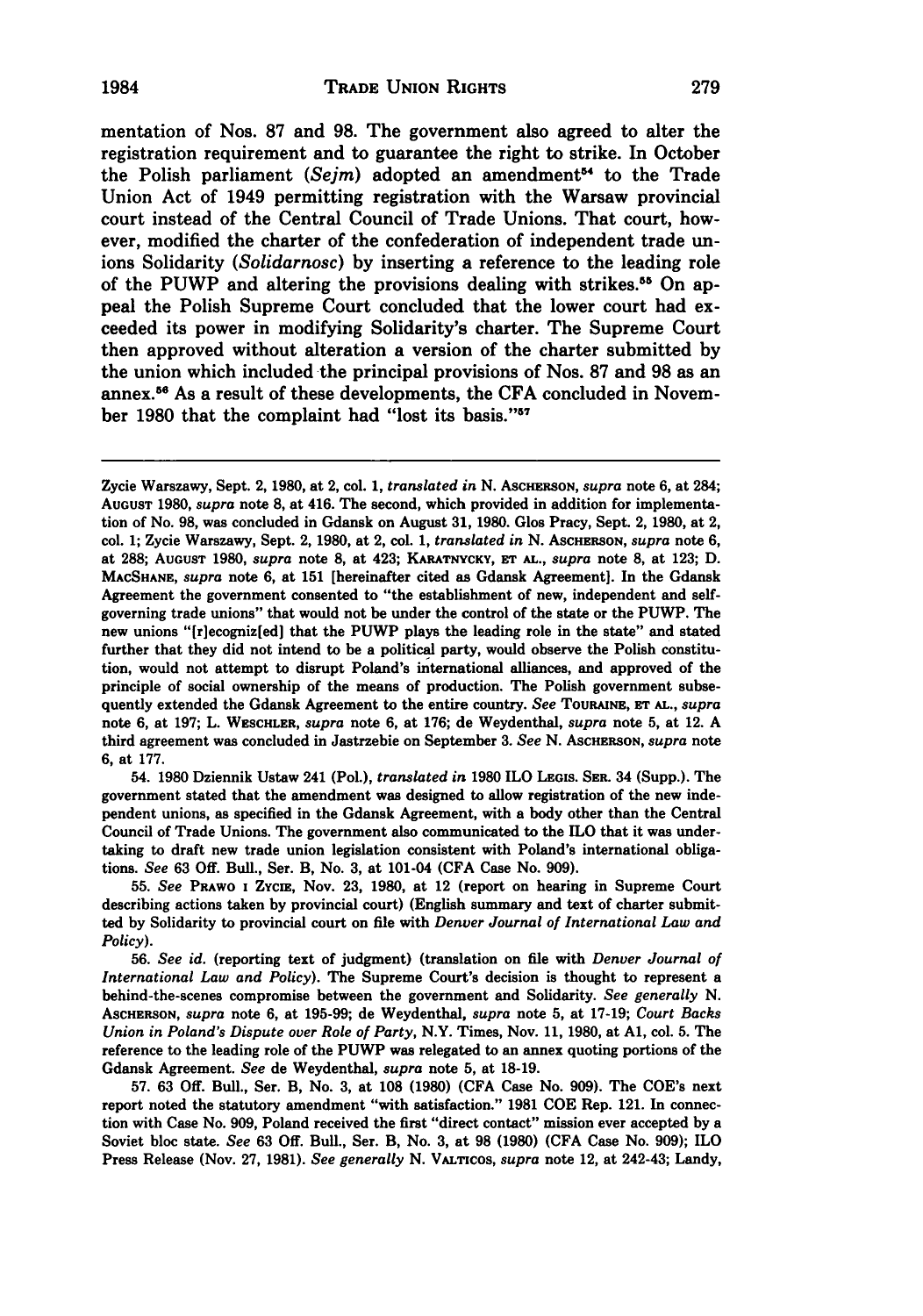In December **1981** the Polish Council of State adopted a martial law decree and resolution<sup>58</sup> that curtailed all trade union activity and prohibited strikes. Two new complaints<sup>59</sup> were immediately presented to the **CFA** alleging that the arrest and detention of trade unionists and the prohibition of trade union activity as a result of the declaration of martial law violated Nos. **87** and **98,** the **1980** agreements, and the charters of the independent unions. The **CFA** found that the internment of trade union activists and the suppression of trade union functions were inconsistent with the principles of freedom of association.<sup>60</sup> In October 1982 the *Sejm* adopted new trade union legislation<sup>61</sup> that purported to guarantee the independence of self-governing trade unions. The **CFA** found numerous defects in the law, among which were the dissolution of all existing trade unions, restrictions on the right to strike, and a statutory timetable prohibiting resumption of trade union activity before specified dates.<sup>62</sup> At the CFA's recommendation,<sup>63</sup> the Governing Body referred this case and the article **26** complaint filed **by** delegates to the **1982** Conference to a Commission of Inquiry.<sup>64</sup>

In the conclusions to its report, $65$  the Commission noted that the Po-

*supra* note 12, at 646-47. Lech Walesa, President of the National Committee of Solidarity, was the Polish workers' delegate to the **1981** Conference. *See* **67** Rec. Proc. **10/9-10/10 (1981),** *reprinted in* **D. MAcSHAx,** *supra* note **6,** at **160** (Walesa's address to Conference).

**58. 1981** Dziennik Ustaw **309, 317** (Pol.), *translated in* **JPRS E. EUR.** REP., Feb. **26, 1982,** at 21. Martial law was suspended **by** the Council of State's resolution of December **19, 1982. 1982** Dziennik Ustaw **737** (Pol.) (translation on file with *Denver Journal of International Law and Policy). See also id.* at **730** (law on special legal regulations during the suspension of martial law) (translation on file with *Denver Journal of International Law and Policy),* The Council of State lifted martial law **by** its resolution of July 20, **1983. 1983** Dziennik Ustaw **536** (Pol.) (translation on file with *Denver Journal of International Law and Policy).*

**59. CFA** Case No. **1097** (Poland).

**60. 65 Off.** Bull., Ser. B, No. **1,** at **186-87 (1982) (CFA** Case No. **1097).** The COE's next report contained similar observations. **1982 COE** Rep. **125-26.** Poland sent a delegation to the **1982** Conference consisting only of government representatives. Nongovernmental delegates must be "chosen in agreement with the industrial organisations, if such organisations exist, which are most representative of employers or workpeople, as the case may be, in their respective countries." ILO **CONST.** art. **3,** para. **5.** *See also id.* art. **3,** para. **9** (Conference may exclude delegates not nominated in accordance with this principle). Because of this requirement, the Polish government probably anticipated a credentials challenge if a workers' delegate other than from Solidarity were part of the Polish delegation.

61 **1.9 lR iefflnik Ust-w 581** (Pol.), *translated in* **1982** ILO **LEGIS. SER.** The Polish government submitted a draft of the legislation to the ILO for review three days before enactment. Although the government made some changes based on the ILO's comments, it did not alter the basic provisions of the legislation. *See* **65 Off.** Bull., Ser. B, No. **3,** at **288- 89, 298-99 (1982) (CFA** Case No. **1097).**

**62. 65 Off.** Bull., Ser. B, No. **3,** at **299-301 (1982) (CFA** Case No. **1097).** The COE's next report also noted inconsistencies between the new trade union legislation and Nos. **87** and **98. 1983 COE** Rep. 147-48, **181.**

**63. 66 Off.** Bull., Ser. B, No. 2, at 144 **(1983) (CFA** Case No. **1097).**

64. *See supra* note **38.** Poland boycotted the **1983,** 1984, and **1985** Conferences.

**65. 67 Off.** Bull., Ser. B, Spec. Supp. 120-46 (1984) (Commission of Inquiry report on Poland).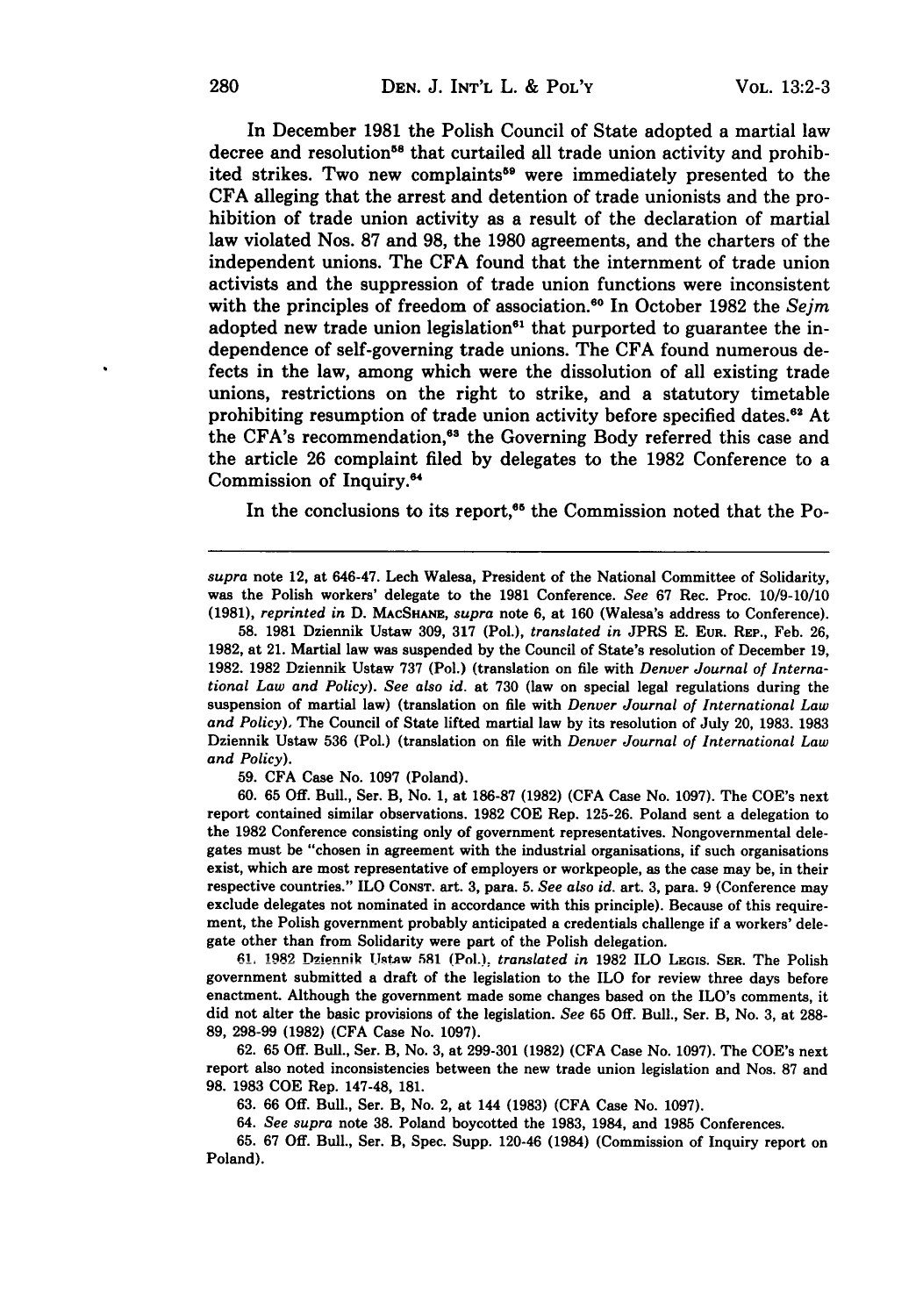lish government had not appeared before it and had totally failed to cooperate with the Commission's investigation. In particular, the government had refused to permit members of the Commission to visit Poland to communicate firsthand with those involved in the controversy and did not allow witnesses in Poland to leave the country to testify before the Commission in Geneva. The Commission nonetheless concluded that, because of Poland's voluntary ratification of the ILO's Constitution and the freedom of association conventions, the Commission's examination of the complaint did not constitute interference in Poland's internal affairs. The Commission also rejected the assertion that the complaint's allegedly political character affected its validity.<sup>66</sup>

On the merits of the complaint, the Commission concluded that the situation in Poland before the declaration of martial law was not so grave as to justify subsequent nonobservance of the freedom of association conventions. The suspension of trade union activity by the declaration of martial law and the subsequent dissolution of all existing trade unions by the new trade union legislation consequently were violations of No. 87. The Commission found that the prohibition on strikes and the internment and detention of trade union leaders because of their trade union activities likewise conflicted with the guarantees of No. **87.** The Commission also considered the evidence to demonstrate that after the declaration of martial law many members of independent unions suffered antiunion discrimination in violation of No. **98.**

After reviewing Poland's new trade union legislation, the Commission found that a transitional prohibition on more than one trade union organization in an enterprise conflicted with No. **87,** which anticipates trade union plurality. The Commission observed that a requirement for approval of a strike **by** a majority of a union's members, as distinct from a majority of its voting members, was an unreasonable restriction on the right of trade unions to organize their activities. Restrictions on the establishment of federations and confederations were also criticized **by** the Commission as violations of No. **87.67**

**<sup>66.</sup>** See supra text accompanying note 2.

**<sup>67.</sup>** The Commission also noted that a requirement in the legislation that trade unions be organized **by** occupation was acceptable to the extent that those unions could form re gional associations. *See* **67 Off.** Bull., Ser. B, Spec. Supp. 142 (1984) (Commission of Inquiry report on Poland). *See also id.* at 143-44 (right to establish federations and confederations guaranteed **by** No. **87** must be applied to permit regional associations). This had been a particularly troublesome issue for the government because Solidarity, unlike the official trade unions, had adopted a regional structure. The government often asserted that this was evidence of Solidarity's intent to become not a trade union, but a political organization. *See, e.g.,* **65 Off.** Bull., Ser. B, No. 2, at **155-56,** 174 **(1982) (CFA** Case No. **1097); N. AsCHERSON,** *supra* note **6,** at **178-79. Cf. S. IvANov,** *supra* note **23,** at **29-31** (interpreting No. **87** as protecting political activity **by** trade unions). Interestingly, the Commission of Inquiry found that a provision in the new trade union legislation requiring reference in a trade union's charter to the leading role of the PUWP in society was not of itself a violation of No. **87.** *See* **67 Off.** Bull., Ser. B, Spec. Supp. 142-43 (1984) (Commission of Inquiry report on Poland). *Cf.* **1985 COE** Rep. **182-83** (criticism of statutory timetable for resumption of trade